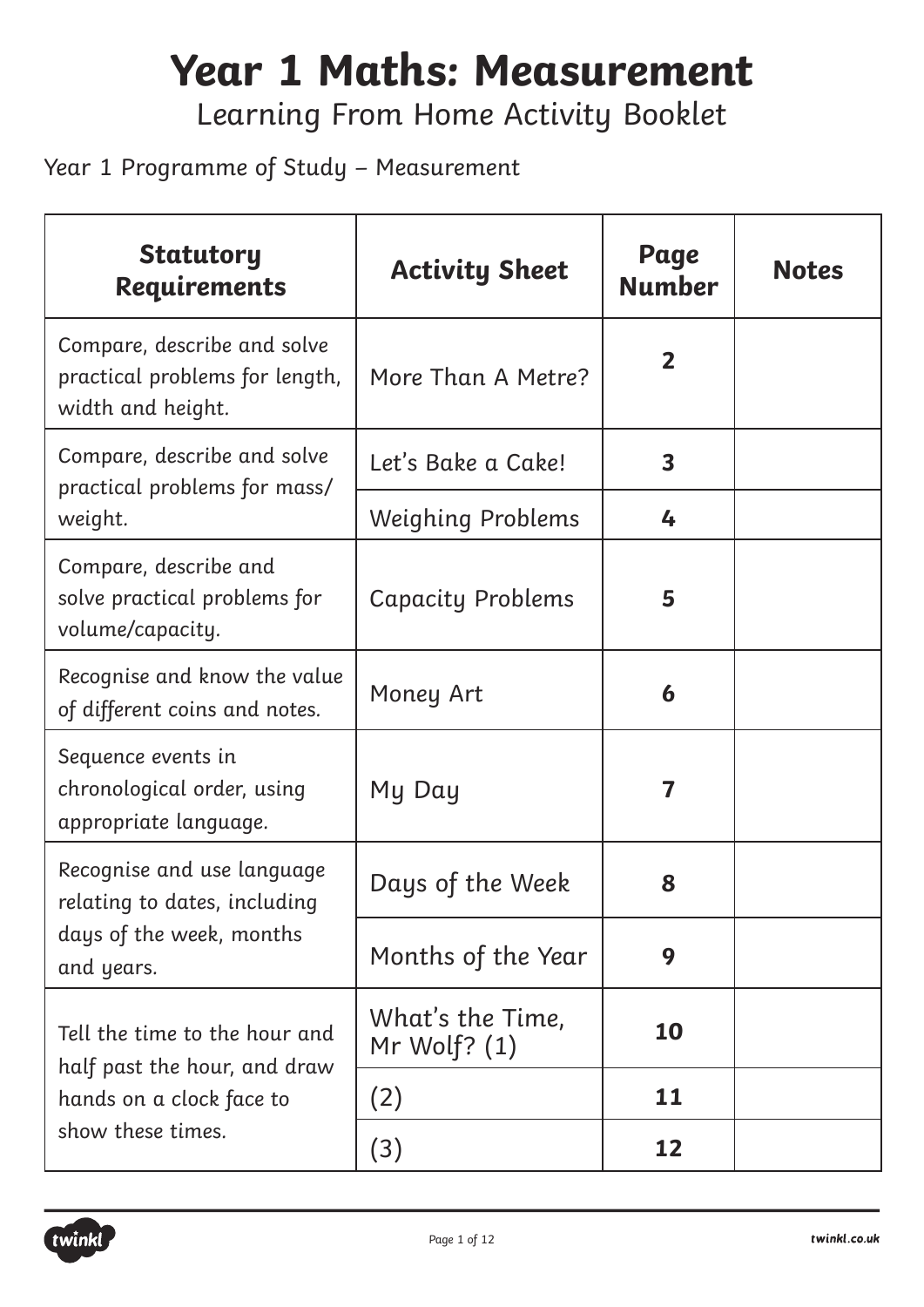### **More Than a Metre?**

With your helper, measure and cut a piece of string, card or paper that is 1 metre long. Now list some things in your house that you estimate are more than 1 metre, less than 1 metre, or close to 1 metre long, tall or wide. List them here, then check using your metre measure.

| Object | More, less or the<br>same as a metre? | Was I correct? |
|--------|---------------------------------------|----------------|
|        |                                       |                |
|        |                                       |                |
|        |                                       |                |
|        |                                       |                |
|        |                                       |                |
|        |                                       |                |
|        |                                       |                |
|        |                                       |                |
|        |                                       |                |
|        |                                       |                |

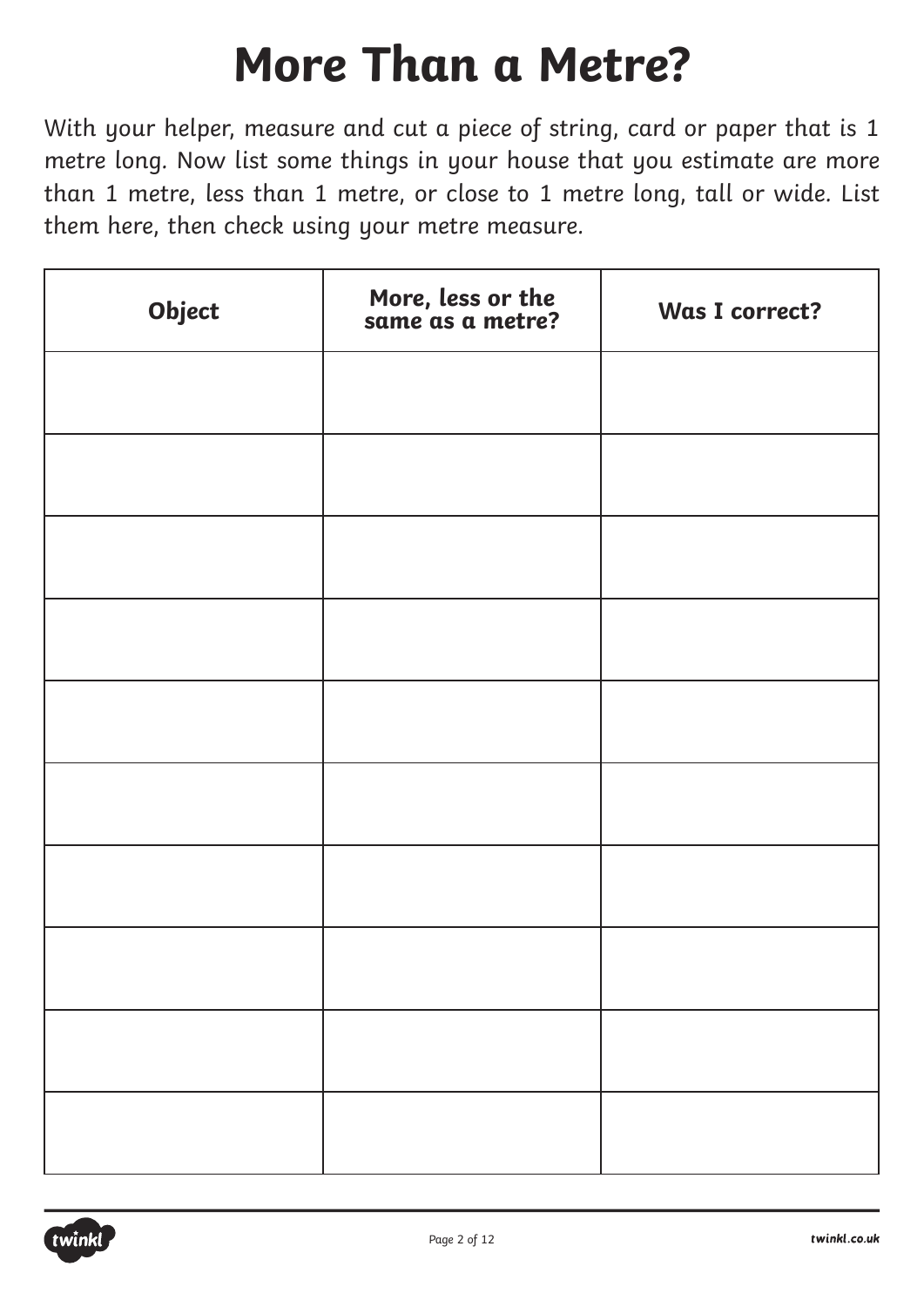## **Let's Bake a Cake**

Find a recipe for your favourite cake or biscuits. Ask your helper to read the list of ingredients with you. Write the ingredients here – remember to say how much you need of each. For example – flour 150g, milk 100ml.

| Ingredient | How much I need |  |  |
|------------|-----------------|--|--|
|            |                 |  |  |
|            |                 |  |  |
|            |                 |  |  |
|            |                 |  |  |
|            |                 |  |  |
|            |                 |  |  |
|            |                 |  |  |
|            |                 |  |  |
|            |                 |  |  |

Now make your delicious cake! While it is baking, think about these questions with your helper:

What did you use to measure the dry ingredients like flour and sugar?

What unit of measurement do we use?

What else could we weigh using this measurement?

Which amount was heaviest? Which was lightest?

What did you use to measure the wet ingredients like milk?

What unit of measurement do we use?

What else could we measure using this measurement?

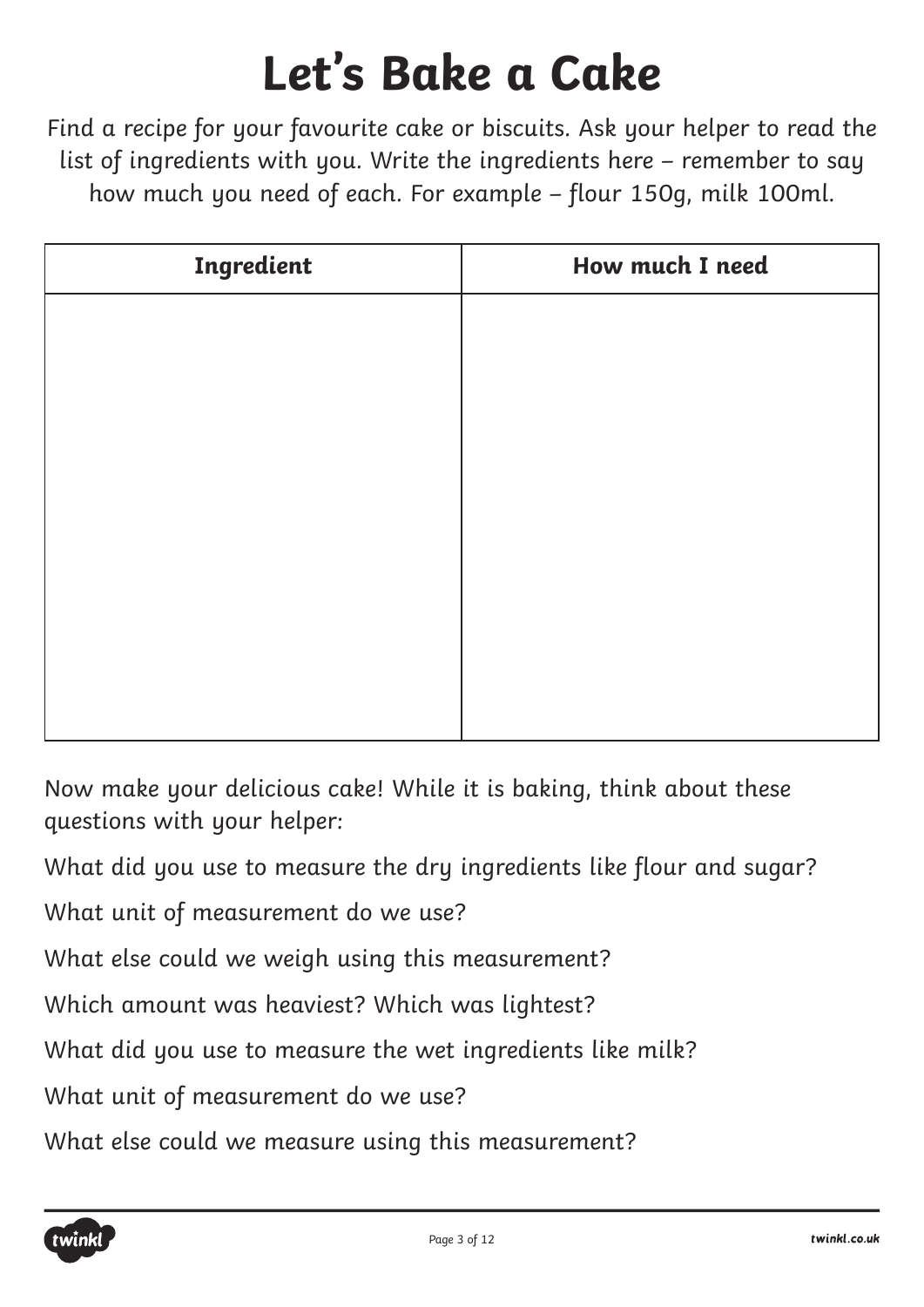#### **Weighing Problems**

Find three different objects from around your house – for example, a book, a toy and a cup. Now feel each of them in your hands and see if you can put them in order from heaviest to lightest. Draw them here:

**heaviest lightest** 

How could you find out if you were right?

Now do the same thing, but with 5 different objects:

**heaviest lightest** 

Can you find something that is relatively small but heavy? Can you find something that is relatively big but light?

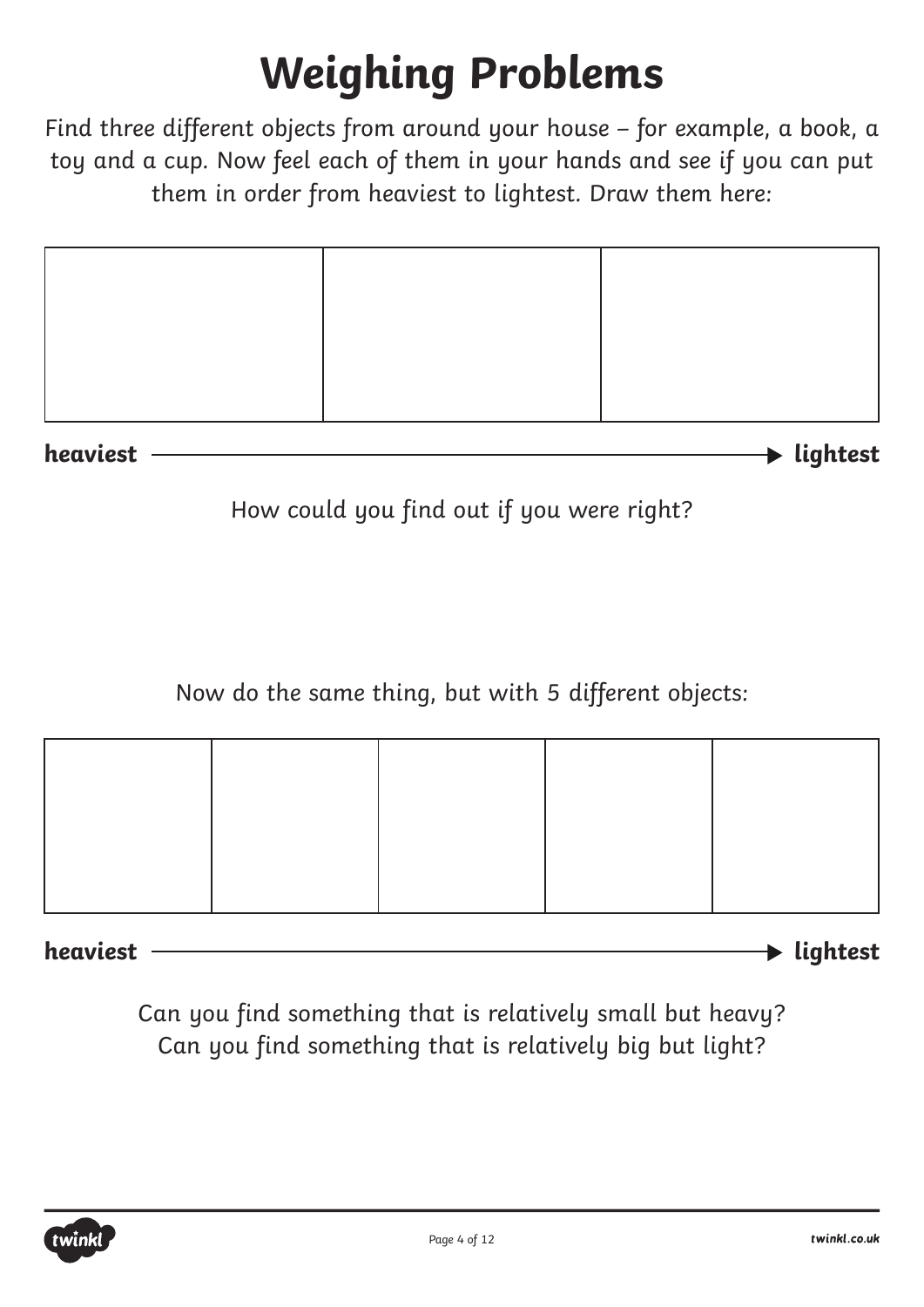#### **Capacity Problems**

Find three different empty containers from round your house – try the kitchen or the bathroom. Can you put them in order according to their capacity (how much liquid they hold)? Draw them here:

holds the most  $\leftarrow$ 

How could you find out if you were right? (Try seeing how many cupfuls or spoonfuls of water fit in each one.)

Now do the same thing, but with 5 different containers:



holds the most  $\leftarrow$ 

Does the tallest container always hold the most liquid?

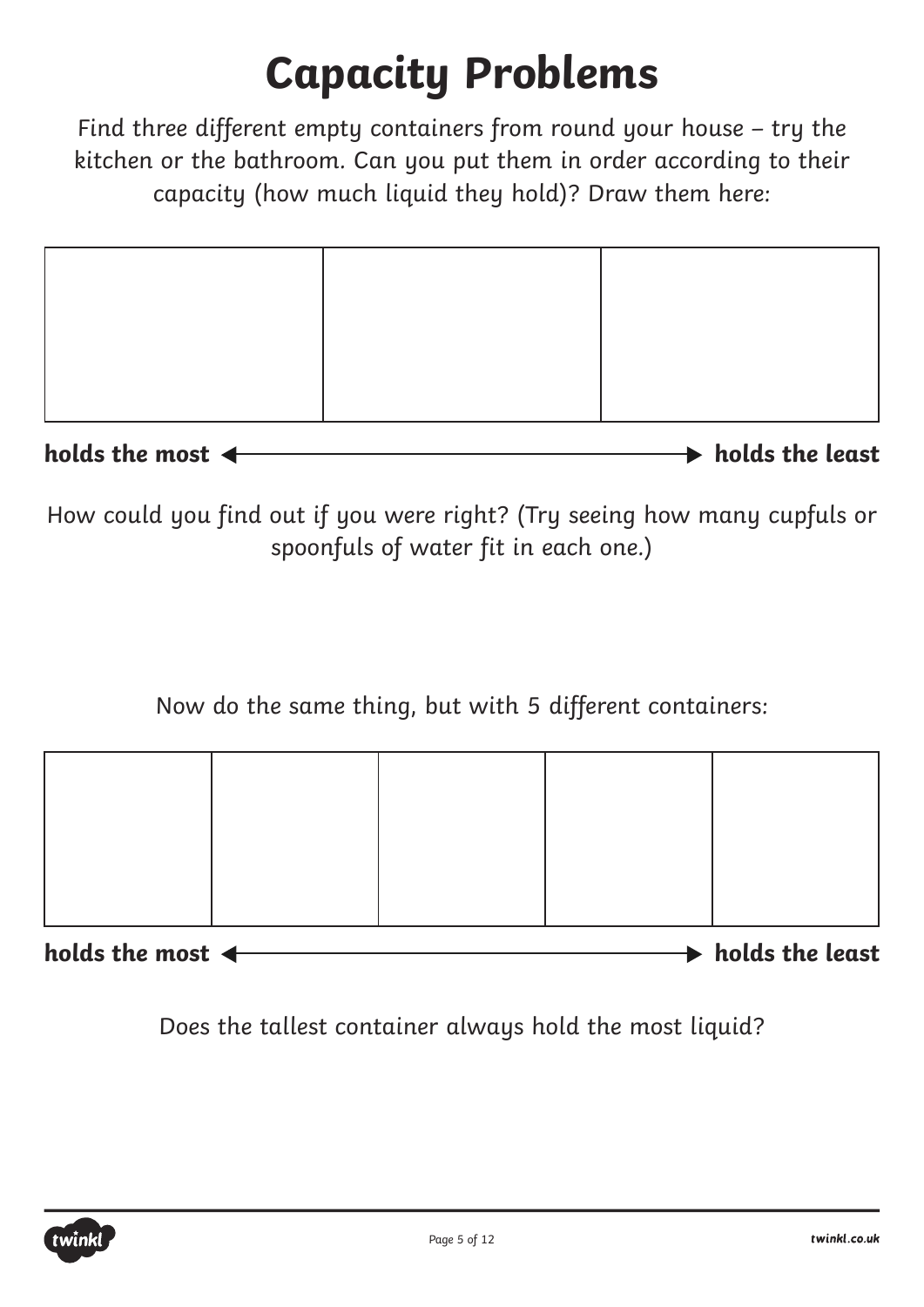## **Money Art**

Can you draw and colour in each of these shapes to show the coins and notes we use? Ask your helper to find you the real coins to look at, or find some pictures in a book or on the Internet. You can draw the front or the back. Write the value of each coin or note underneath and tell your helper which one is which.



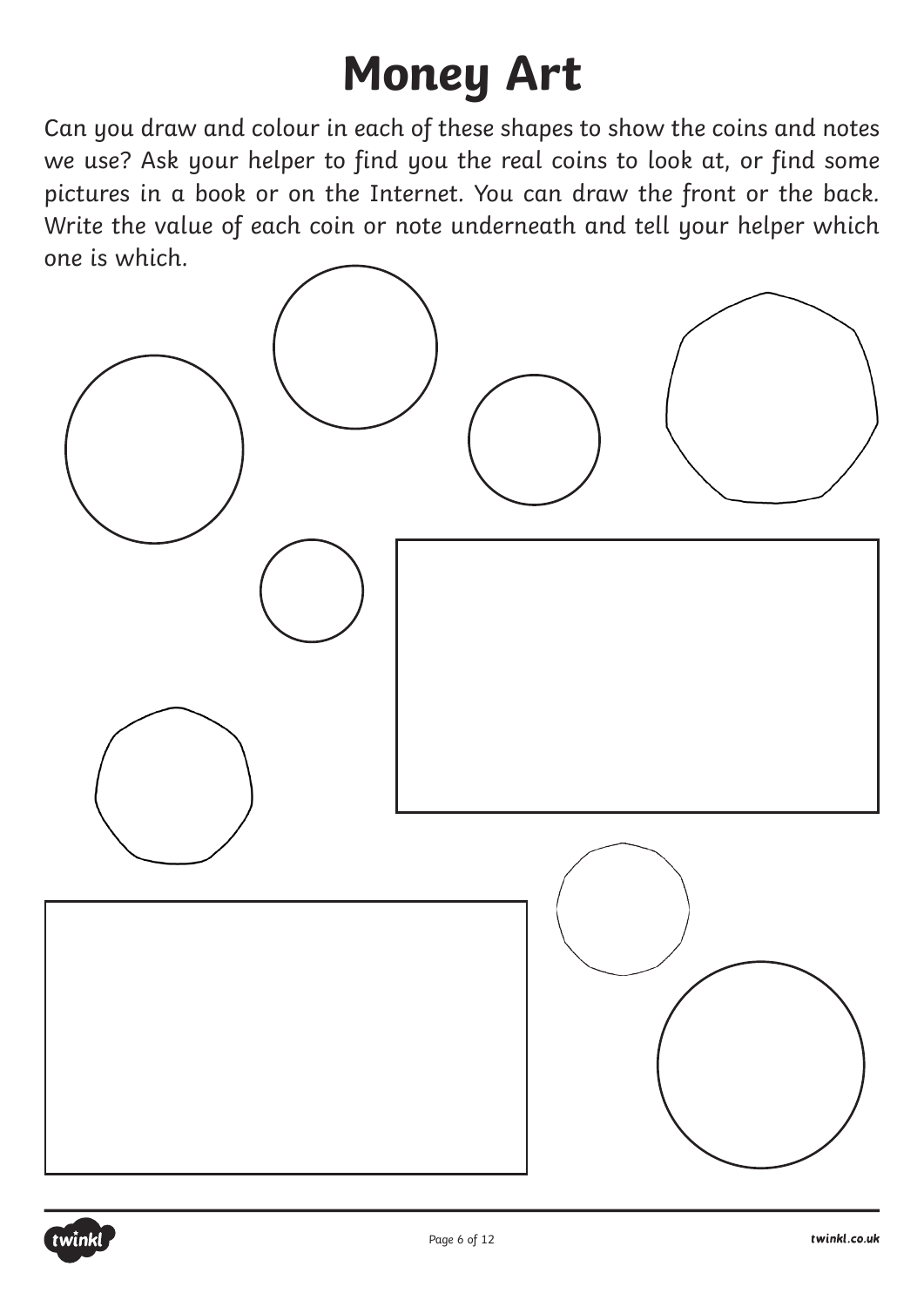# **My Day**

Look carefully at these pictures. They are not in the right order. Cut out the pictures and put them in the right order. Talk to your helper about what is happening in each picture. Use time words like **first, then, after that, next, later** and **now**.



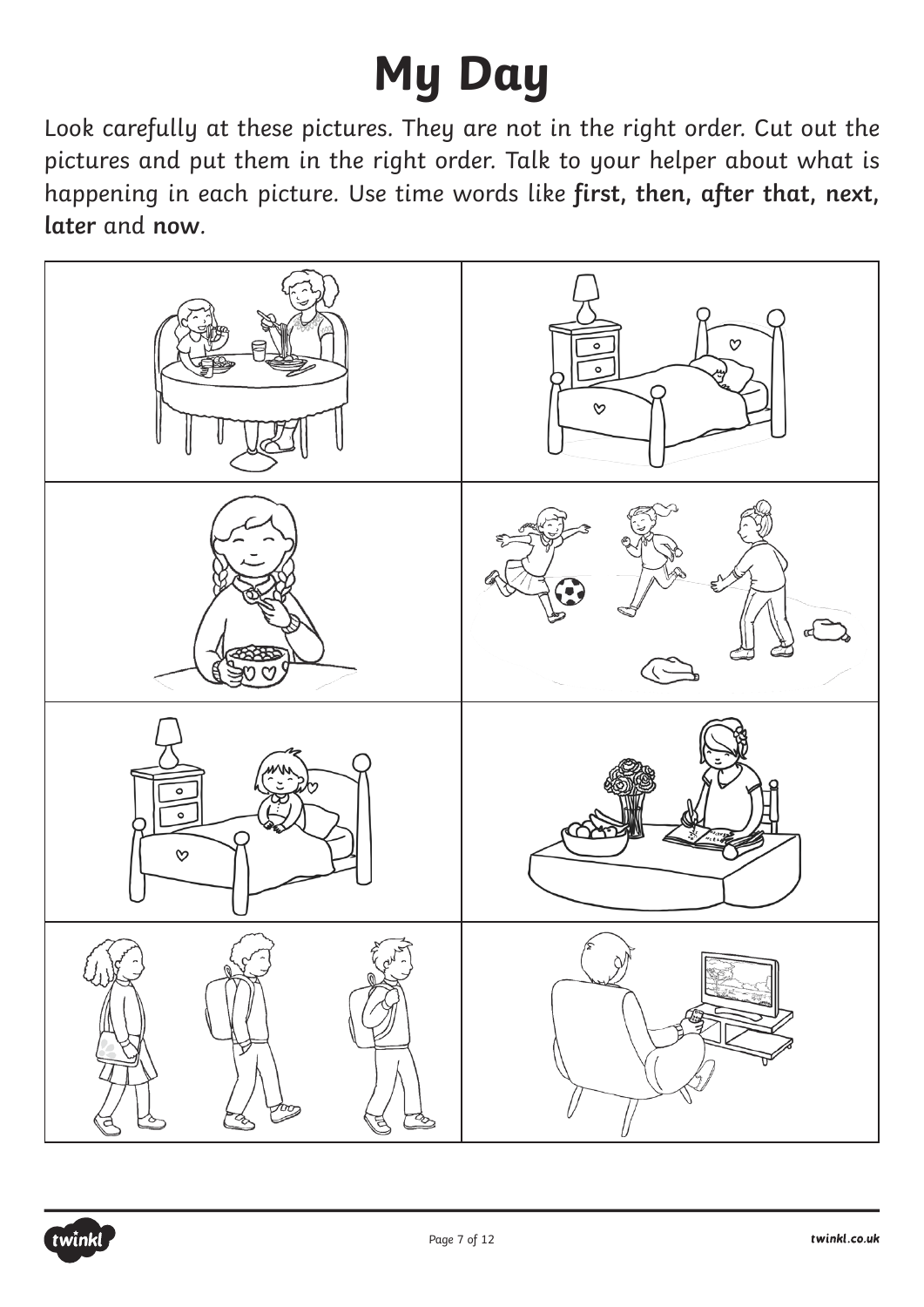# **Days of the Week**

Cut out these cards and put them into two piles face down. Take it in turns with your helper to pick a card from each pile and answer the question. If your cards match, (e.g. Is it a weekday and Wednesday) then you score a point.

| Monday                                 | Tuesday                             | Wednesday                                  | Thursday                            |
|----------------------------------------|-------------------------------------|--------------------------------------------|-------------------------------------|
| Friday                                 | Saturday                            | Sunday                                     |                                     |
| What day<br>will it be<br>tomorrow?    | What day was<br>it yesterday?       | <b>What day</b><br>will it be<br>tomorrow? | What day was<br>it yesterday?       |
| What day will<br>it be in two<br>days? | What day was<br>it two days<br>ago? | What day will<br>it be in two<br>days?     | What day was<br>it two days<br>ago? |

| When you have finished the game, see if you can sort the days of the week into    |  |
|-----------------------------------------------------------------------------------|--|
| the right order. Talk with your helper about things you do on the different days. |  |

**Is it a** 

**weekday?**

**Is it a** 

**weekend day?**



**Is it a** 

**weekday?**

**Is it a** 

**weekend day?**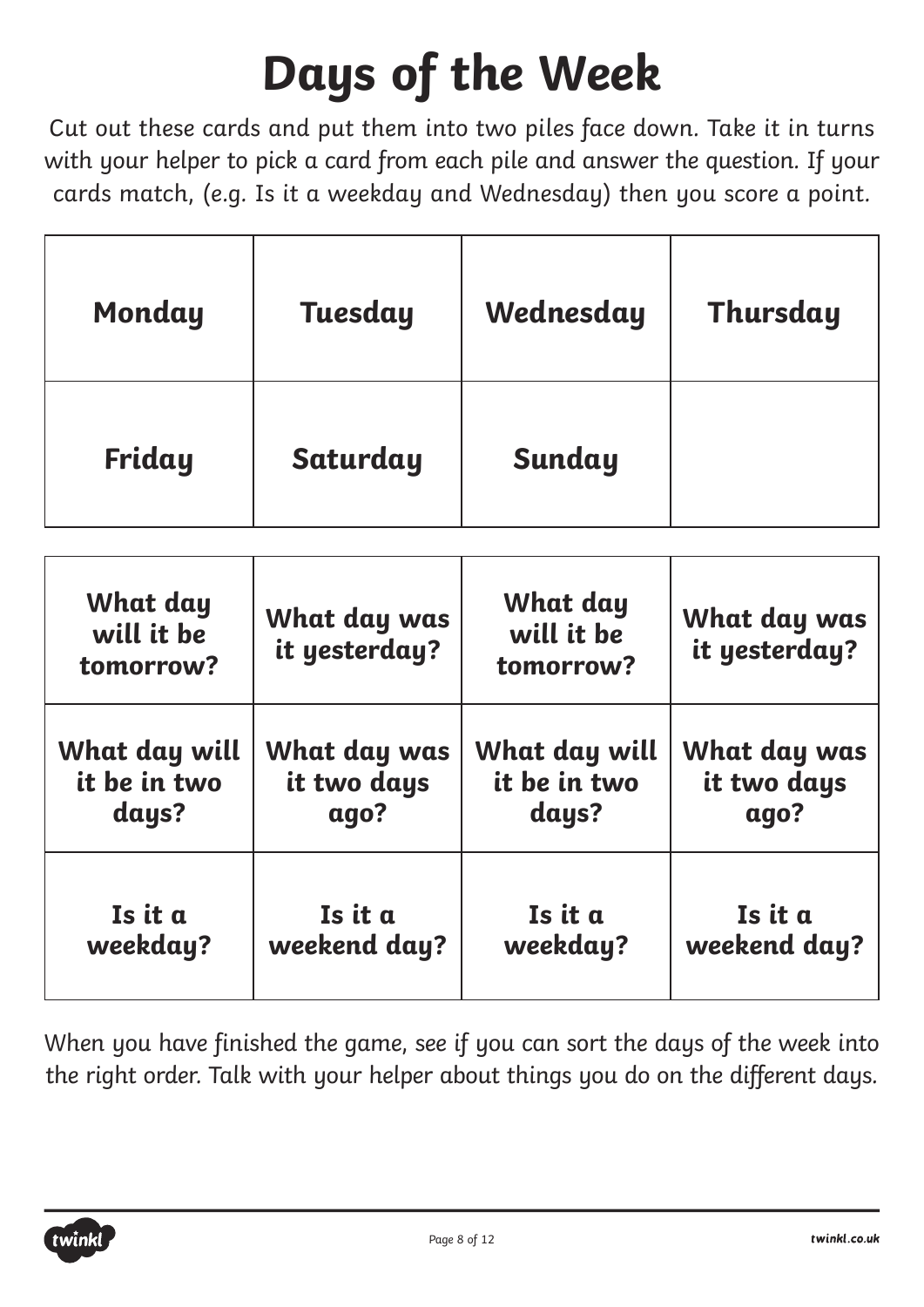# **Months of the Year**

Draw a picture to go with each month showing something that happens in that month – for example, an Autumn tree in October.

| <b>January</b> | <b>February</b> | <b>March</b>    | <b>April</b>    |
|----------------|-----------------|-----------------|-----------------|
| May            | June            | July            | <b>August</b>   |
| September      | October         | <b>November</b> | <b>December</b> |

Can you say the months of the year in the correct order? Ask your helper to pick a month. Can you say the month that comes after? Can you say the month that comes before?

**Challenge:** Write the months in the correct season:

| <b>Spring</b> | <b>Summer</b> | <b>Autumn</b> | Winter |
|---------------|---------------|---------------|--------|
|               |               |               |        |
|               |               |               |        |
|               |               |               |        |

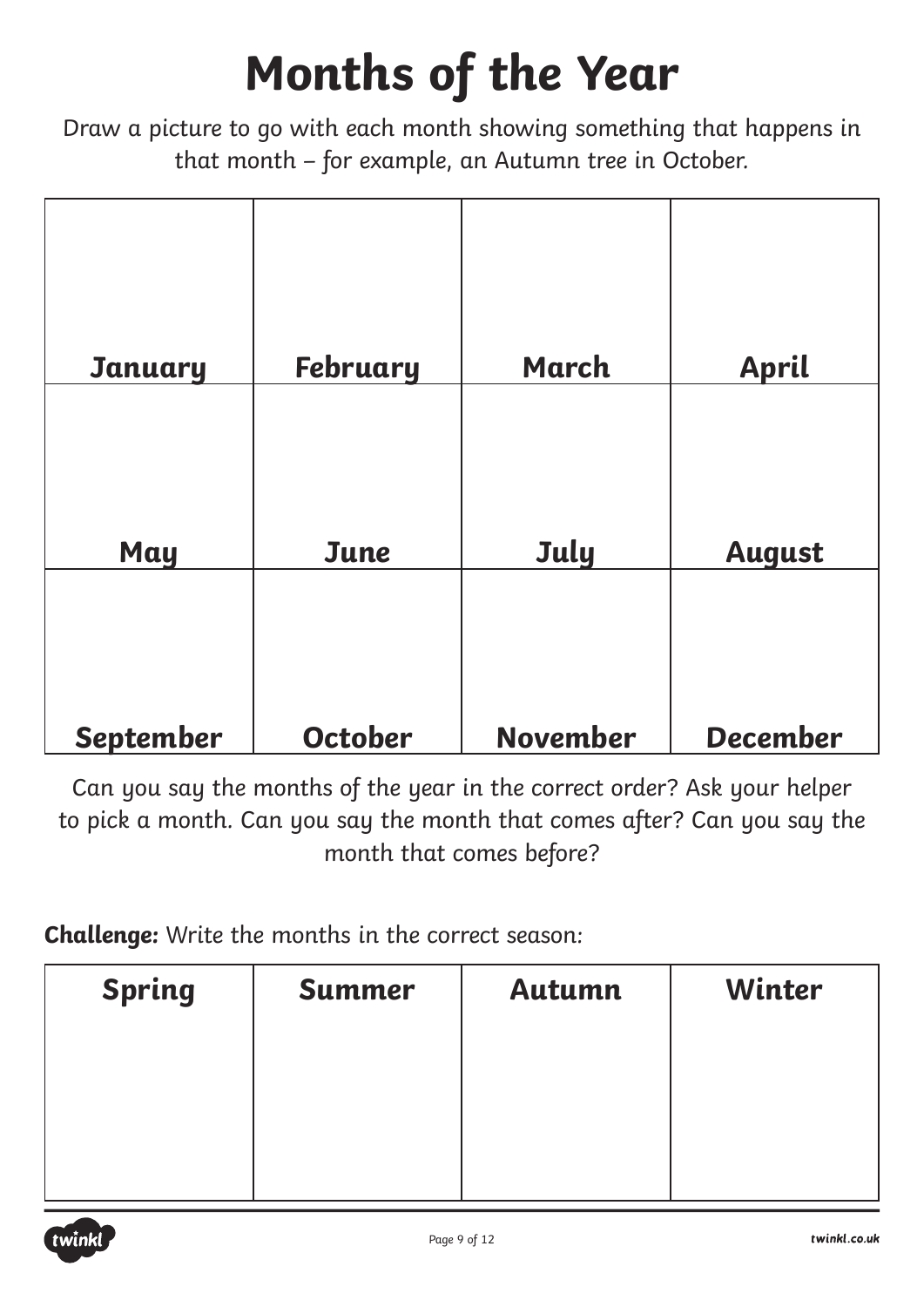# **What's the Time Mr Wolf? (1)**

Mr Wolf has huffed and puffed so much that he's blown all the numbers and hands off his clock. Can you write the numbers back on, and draw the hands to show 9 o'clock?



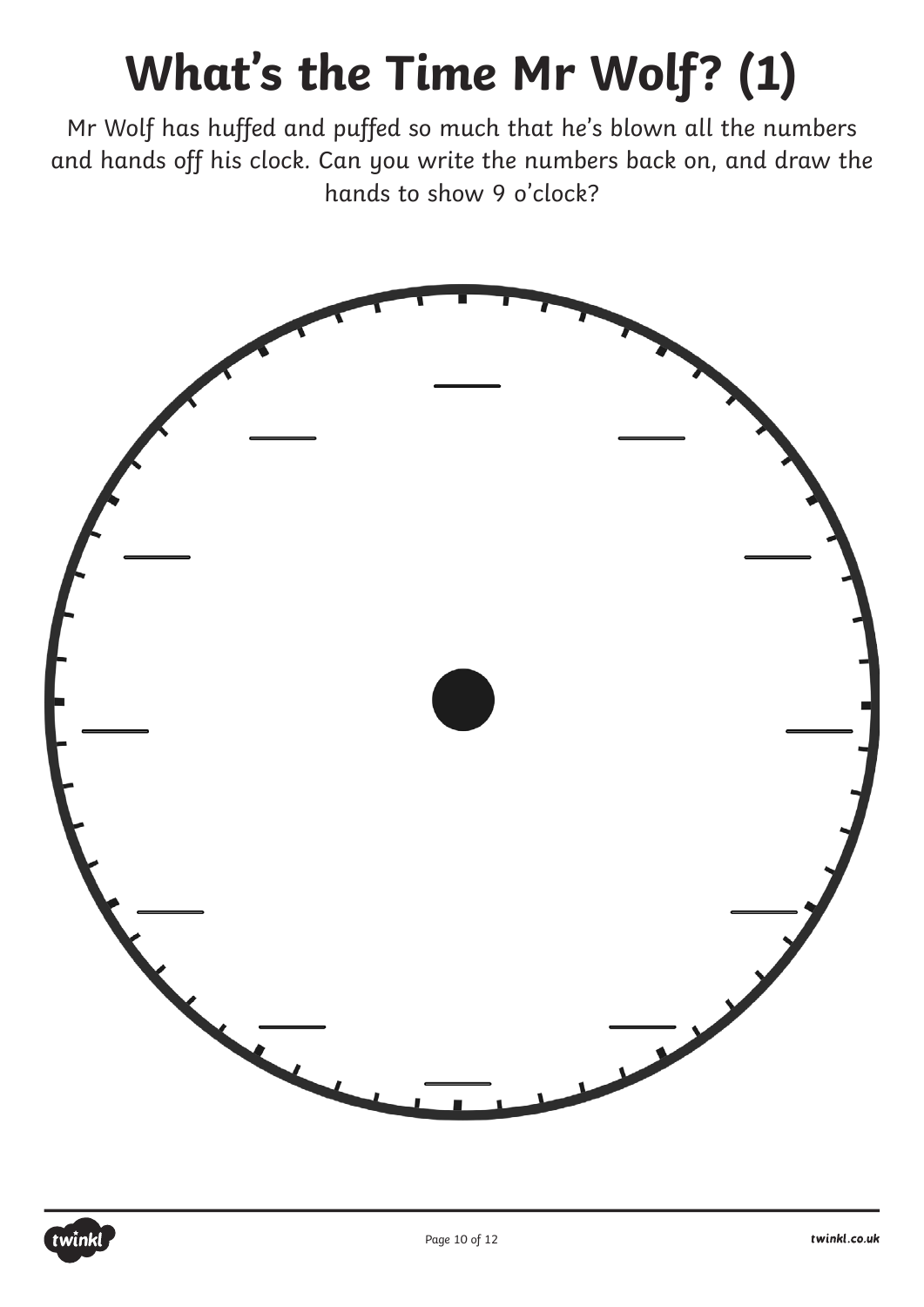## **What's the Time Mr Wolf? (2)**

Mr Wolf has managed to get all his times mixed up. Can you match the time to the clock?